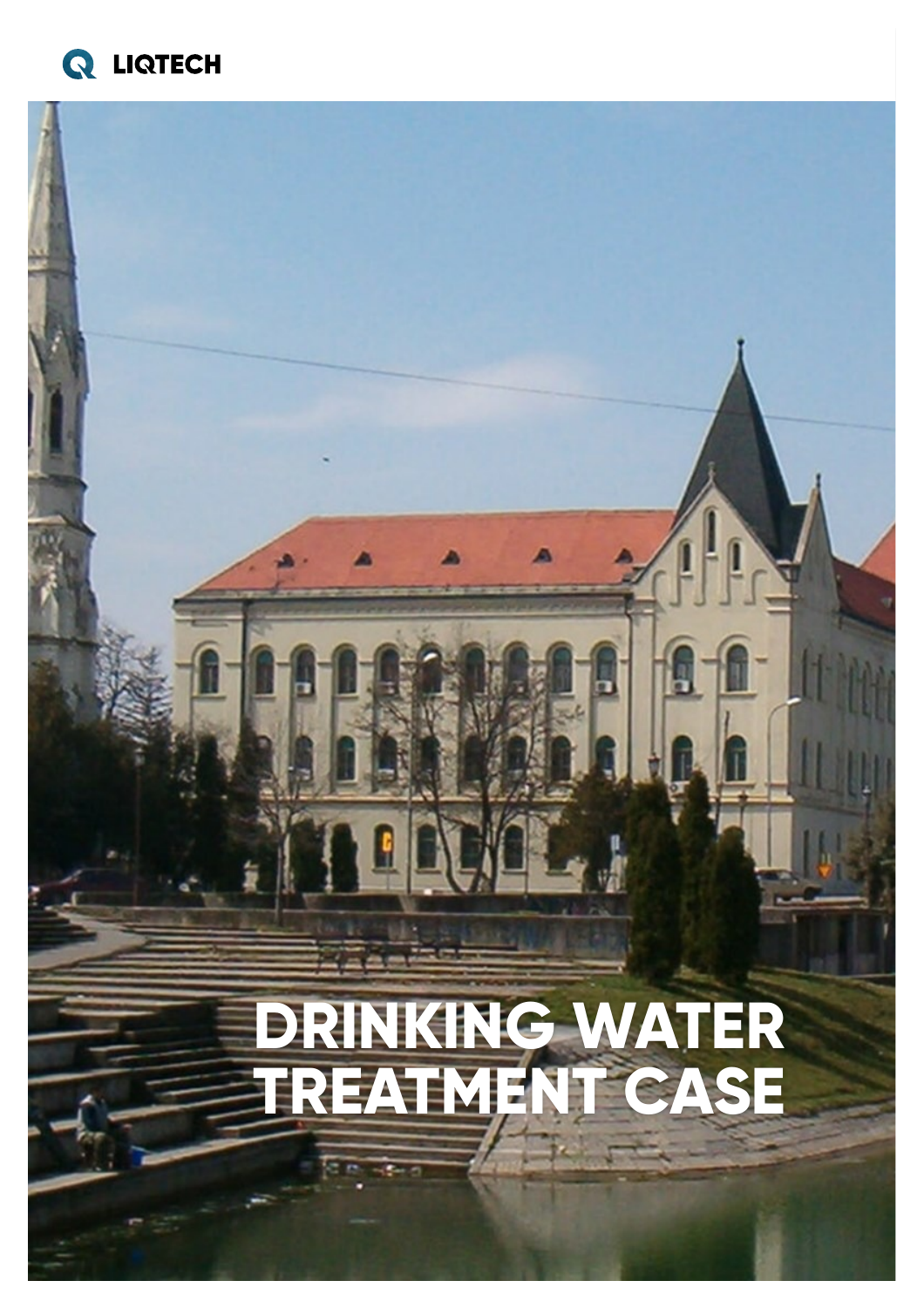

### **A combination of Silicon Carbide Ceramic Ultrafiltration (SiC UF) membranes and Reverse Osmosis (RO) secures safe and affordable drinking water to 65,000 people in Serbia**

#### **The Case**

In the city of Zrenjanin in Serbia, they suffered from heavily contaminated ground water, making the tap water unfit for drinking water purposes. Having evaluated the benefits from a combination of UF and RO, the city decided to establish a Public-Private Partnership (PPP) for the city water supply to ensure safe and affordable drinking water for its citizens.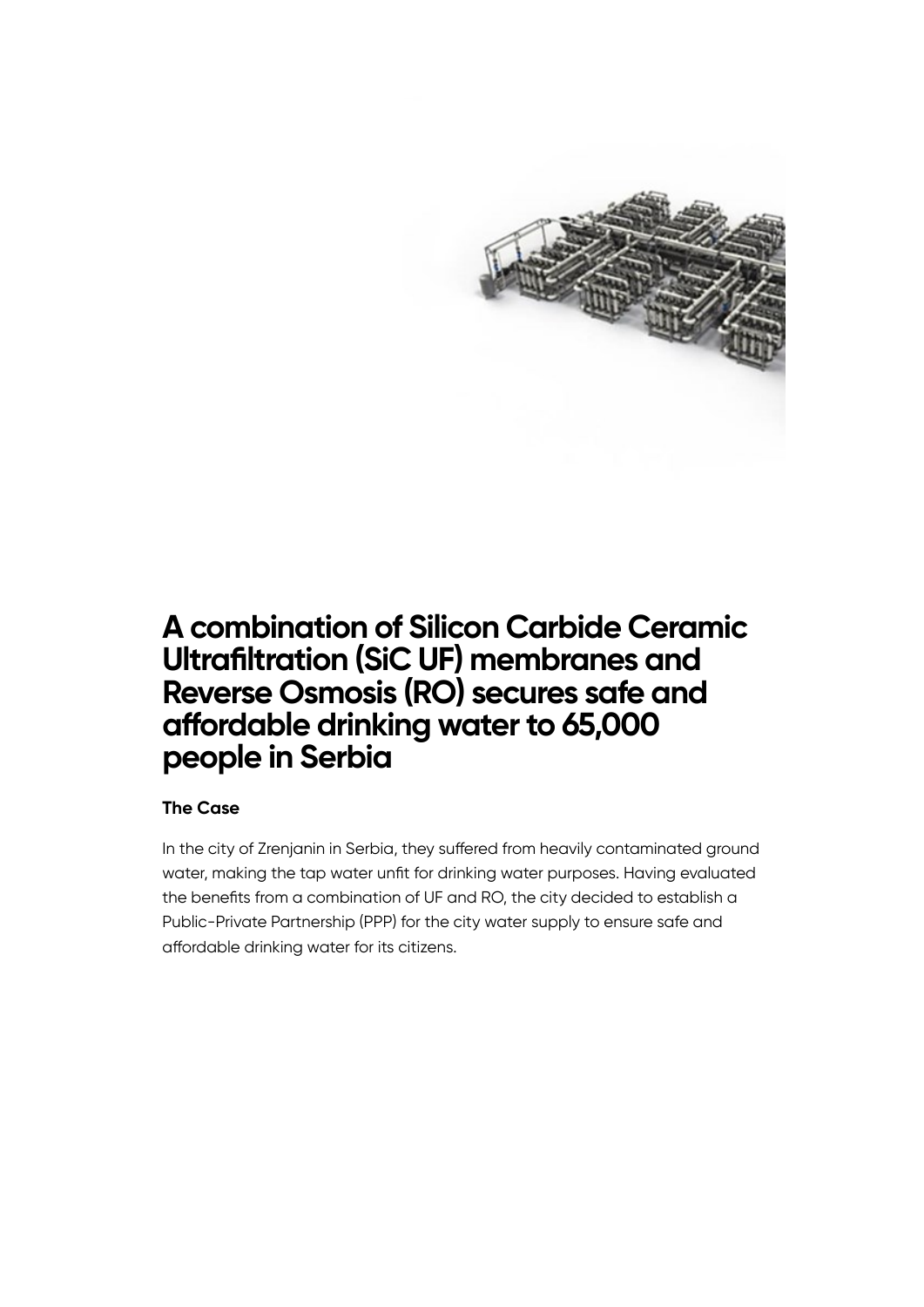

## **The Solution**

**The goal was to provide a full treatment train from intake to distribution, including a chemical handling and control system. LiqTech worked closely with our local partner in order to have local representation throughout the project phase and to provide the end-user with full investment and operational budget.**

Beyond providing 250 elements of OD146 SiC UF membranes for pretreatment, LiqTech supplied the complete precipitation stage and RO systems. The complete installation included chemical dosing, recirculation pumps, UF, RO, ion exchange, remineralization, and CIP membrane chemical cleaning.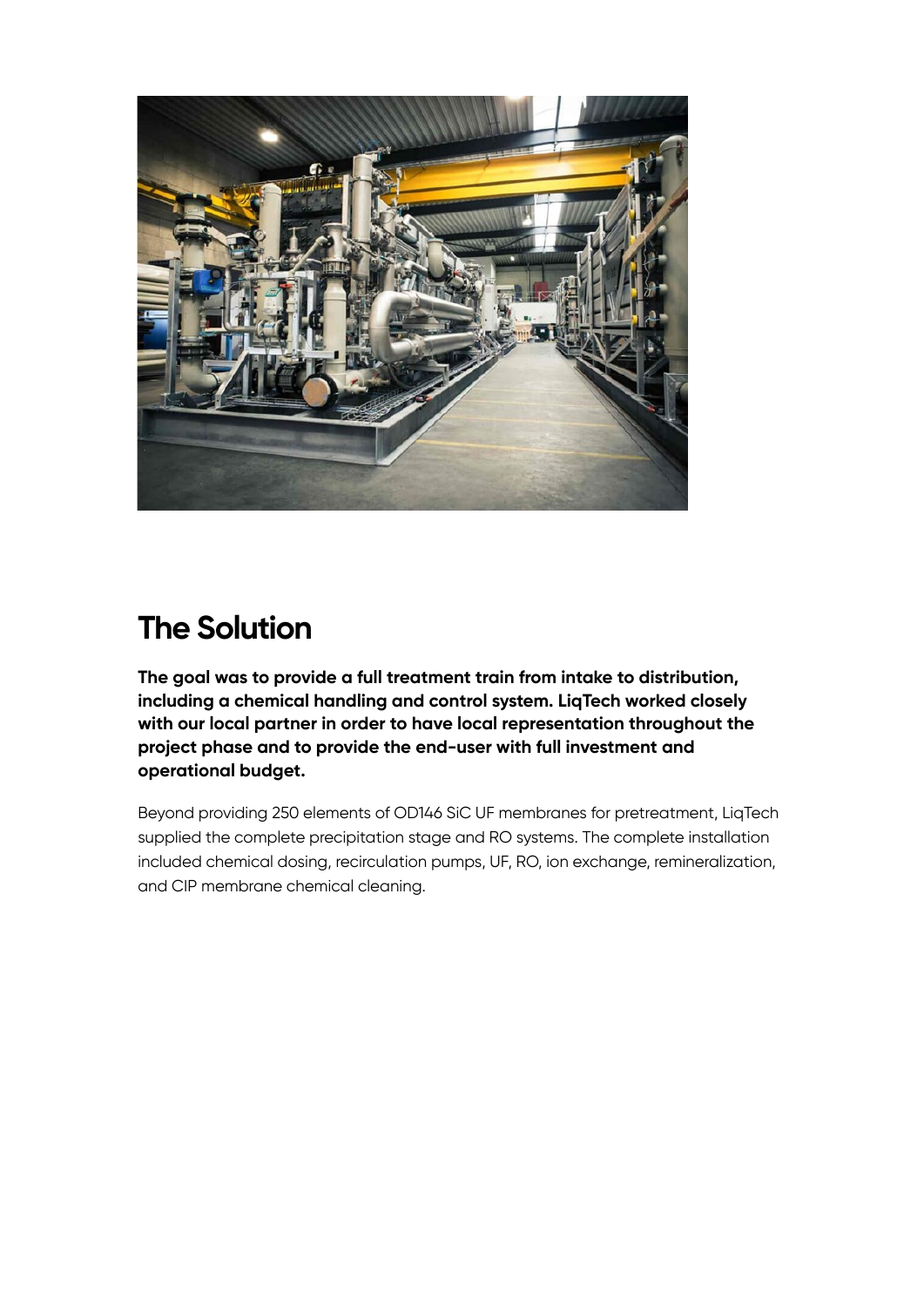# **LiqTech System Design**

#### **Materials and Components**

The UF membranes are made from silicon carbide material and prove to be extremely robust with high permeability and stable flux. Further, the membranes are chemically inert and very temperature resistant.

Membrane housings are made of polypropylene (PP) and the entire piping is made of PP and welded by our certified craftsmen.

The RO system is fabricated as 4 similar sized skids with innovative square housings providing easy mounting and space-saving opportunities. The RO system is powered with high-efficient inline Grundfos BM pumps.

All components and pipes are mounted on galvanized frames and supports. The systems are controlled with Allan Bradley PLC and a full HMI interface.

#### **Modular Systems**

The UF filtration systems are made in a semi dead-end configuration utilizing our OD-146mm CoMem UF SiC membranes in racks of 5 housings and 5 rows providing 25 membranes equal to 100 m<sup>3</sup>/h – 441GPM. pr module. The RO system uses polymeric membranes with each skid capable of  $145 \text{ m}^3/\text{h}$  - 640GPM.

#### **Cleaning method**

The system uses Grundfos DDA and DMX dosing pumps for membrane cleaning. Further LiqTech supplied chemical blending and backwash tanks – all fabricated inhouse with PE material.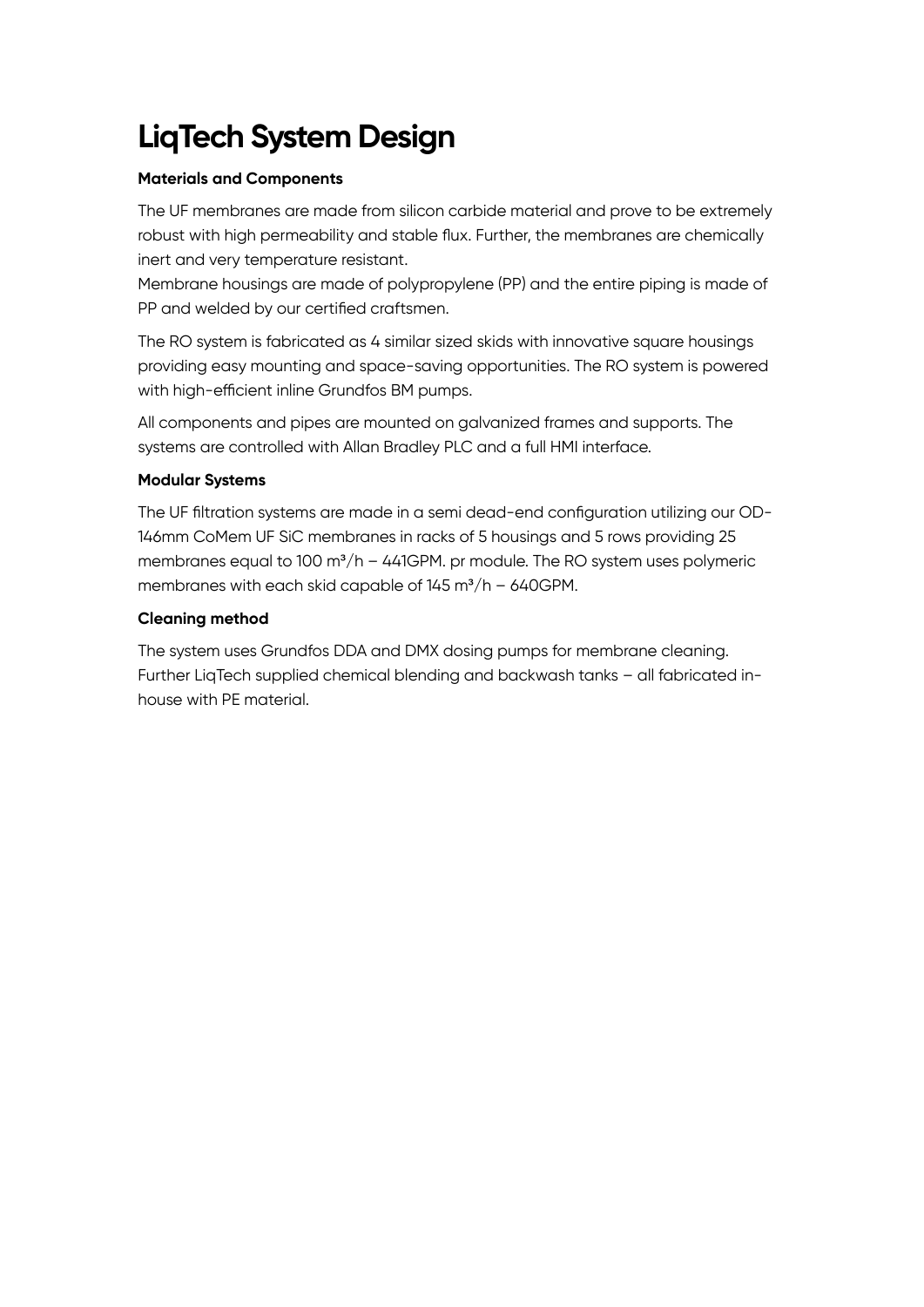# **LiqTech Installation**



- Chemical precipitation stage including dosing pumps, stirrers and pH regulation
- 10 SiC UF filtration systems / 250 OD146mm UF SiC membranes / 2,000 m<sup>2</sup> -21,392 ft² surface area
- 4 RO systems / 600 membranes / 22,200 m<sup>2</sup> 236,806 ft<sup>2</sup>
- Capacity 1,080 m<sup>3</sup>/h 4,400 GPM